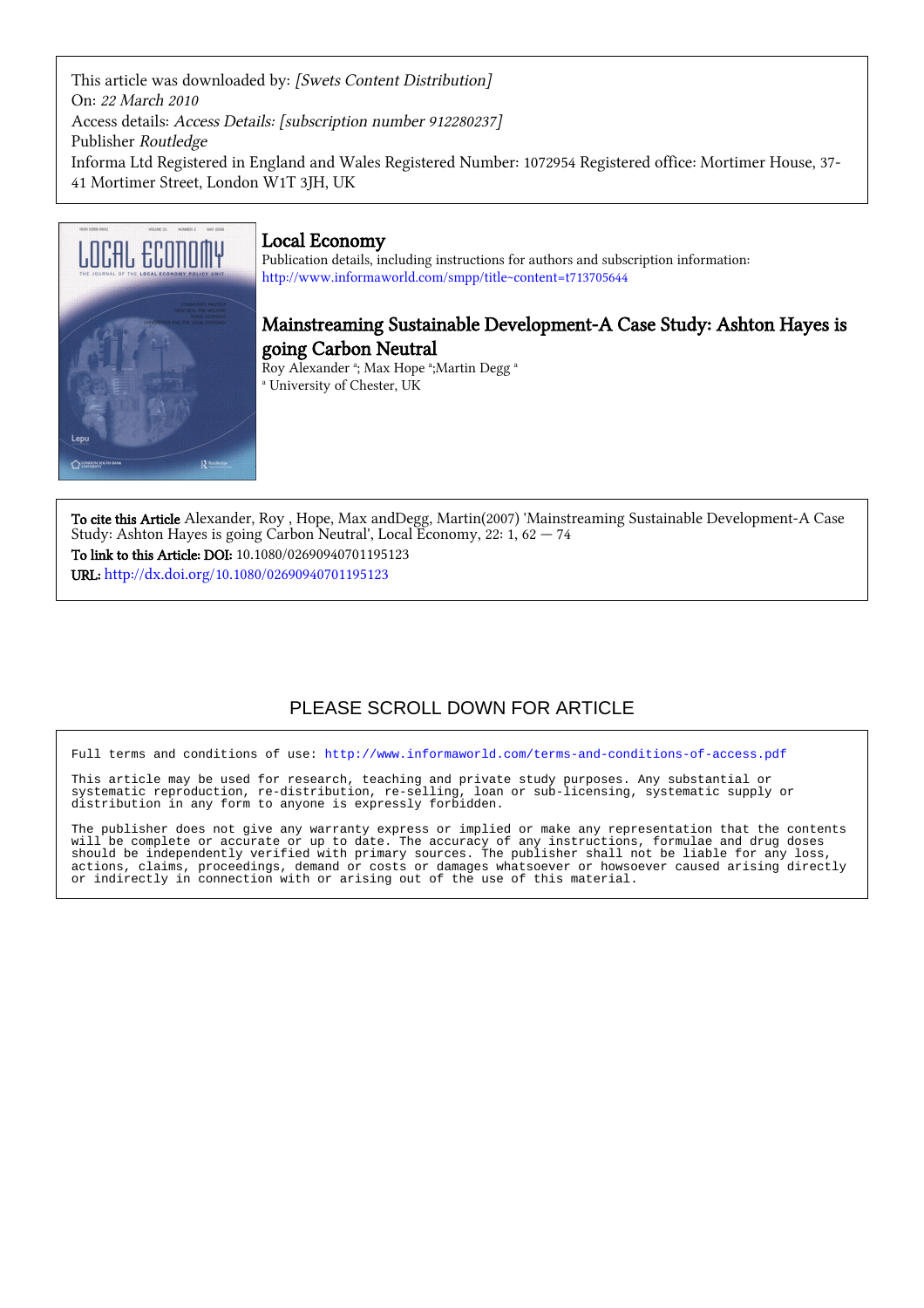$\left\{\right. \right\}$  Routledge

# FEATURES

# Mainstreaming Sustainable Development – A Case Study: Ashton Hayes is going Carbon Neutral

# ROY ALEXANDER, MAX HOPE & MARTIN DEGG

University of Chester, UK

ABSTRACT The Parish Council of Ashton Hayes in Cheshire voted in November 2005 to try to become England's first carbon neutral village. This grass roots project has grown rapidly in its first year and has engaged a large proportion of village residents. The project has produced a number of impacts on the community and the wider region and these are being evaluated in terms of their environmental, economic and social dimensions. This paper describes the process of project development and implementation and draws some general conclusions from this experience before going on to consider some of the findings of the initial evaluation of the project. We conclude by suggesting that Ashton Hayes provides an interesting case study of a community-led attempt to bring sustainable development into the mainstream and that the challenge remains, as with many community-led initiatives, of how to translate the considerable early momentum of the project into sustainable forms of participation and behaviour.

## Introduction

In 2006, 'carbon neutral' was the New Oxford American Dictionary's 'Word of the Year'. As defined by this dictionary, being carbon neutral involves,

calculating your total climate damaging carbon emissions, reducing them where possible, and then balancing your remaining emissions, often by purchasing a carbon offset: paying to plant new trees or investing in 'green' technologies such as solar and wind power. (The New Oxford American Dictionary, 2006)

ISSN 0269–0942 Print/ISSN 1470–9325 Online/07/010062–13 2007, LEPU, South Bank University DOI: 10.1080/02690940701195123

Correspondence Address: Roy Alexander, Department of Geography and Development Studies, University of Chester, Chester CH1 4BJ, UK. Email: r.alexander@chester.ac.uk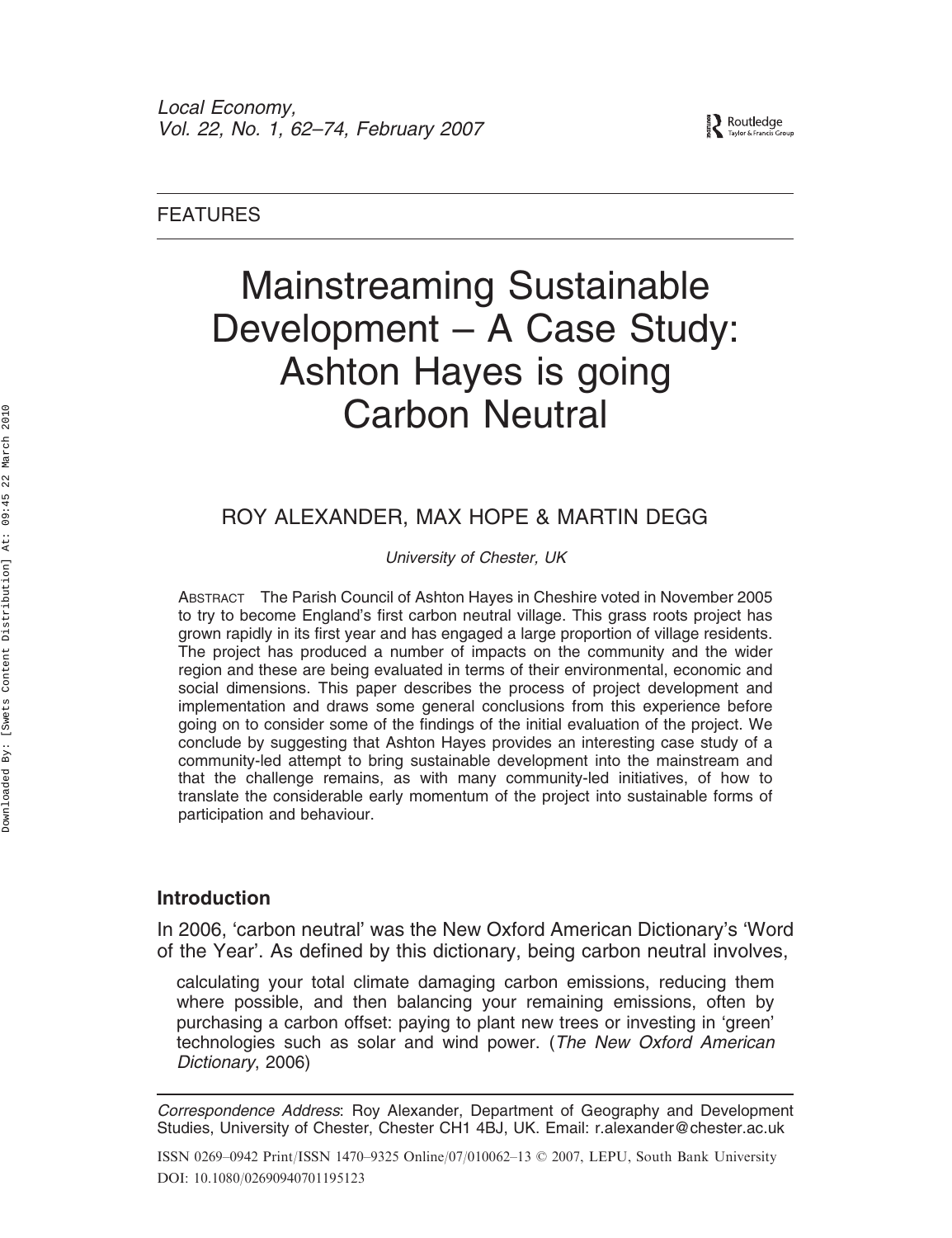That it was Word of the Year for 2006 is an indication of the degree to which carbon neutrality has been vigorously embraced by governments, businesses, individuals and the world of celebrity. Thus, for example, the carbon cost of the production of Coldplay's album 'A Rush of Blood to the Head' was offset against 10,000 Mango trees in India; claims were made that the 2006 World Cup was the first one to be carbon neutral; and the UK government purchased offsets for the air travel required for the 31st G8 Summit in Edinburgh in 2005.

At the same time, an increasing number of commercial and noncommercial carbon offset companies now exists to provide advice and tools to individuals and organisations on how to reduce their carbon emissions. There is a developing multi-billion dollar market in offset services, which the World Bank estimated in 2005 to be worth US\$11 billion and there is a rush of initiatives as cities (e.g. Newcastle), corporations (e.g. BP), government departments and local authorities attempt to go carbon neutral. In the UK, 'going carbon neutral' has become embedded in the broader effort by government to encourage corporate responsibility and the sustainability and self-sufficiency of communities (Raco, 2003).

These developments are not without their problems or critics (Ma'anit, 2006). Doubts have been raised about the reliability of the calculations involved in planting trees to offset the impacts of carbon emissions. High profile examples have been given of instances where tree planting has impacted negatively on the livelihoods of the indigenous populations of the plantation areas. It has been suggested that being able to offset our emissions allows those in the privileged West to go on living unsustainable lifestyles rather than changing them in some more fundamental sense (Monbiot, 2006). Finally, the 'Third Way' agenda of creating corporate responsibility and sustainable communities, to which carbon neutrality is sometimes linked, has been criticised for being strong on rhetoric and failing to deliver real accountability, empowerment and participation (Raco, 2003).

Despite these criticisms, others continue to suggest that, like the related notion of 'ecological foot-printing', the concept of 'going carbon neutral' is a valuable tool that helps us visualise the relationship between global warming and our own actions (Chambers et al., 2000). The concept is relatively inexpensive to use and can act as a stimulant to learn more about global warming and become involved in other ways. In these terms the popularity of the concept is a reflection of a tangible 'mainstreaming' of 'green thinking' which should be encouraged. (The Carbon Neutral Company, 2006).

It is in this context that, in November 2005, the Parish Council of Ashton Hayes in Cheshire voted to try to become England's first carbon neutral village, setting in train a community project that has grown rapidly and produced a variety of spin-offs for parish residents and the local economy alike. The key features of the development and implementation of this project are outlined below and a number of general lessons that can be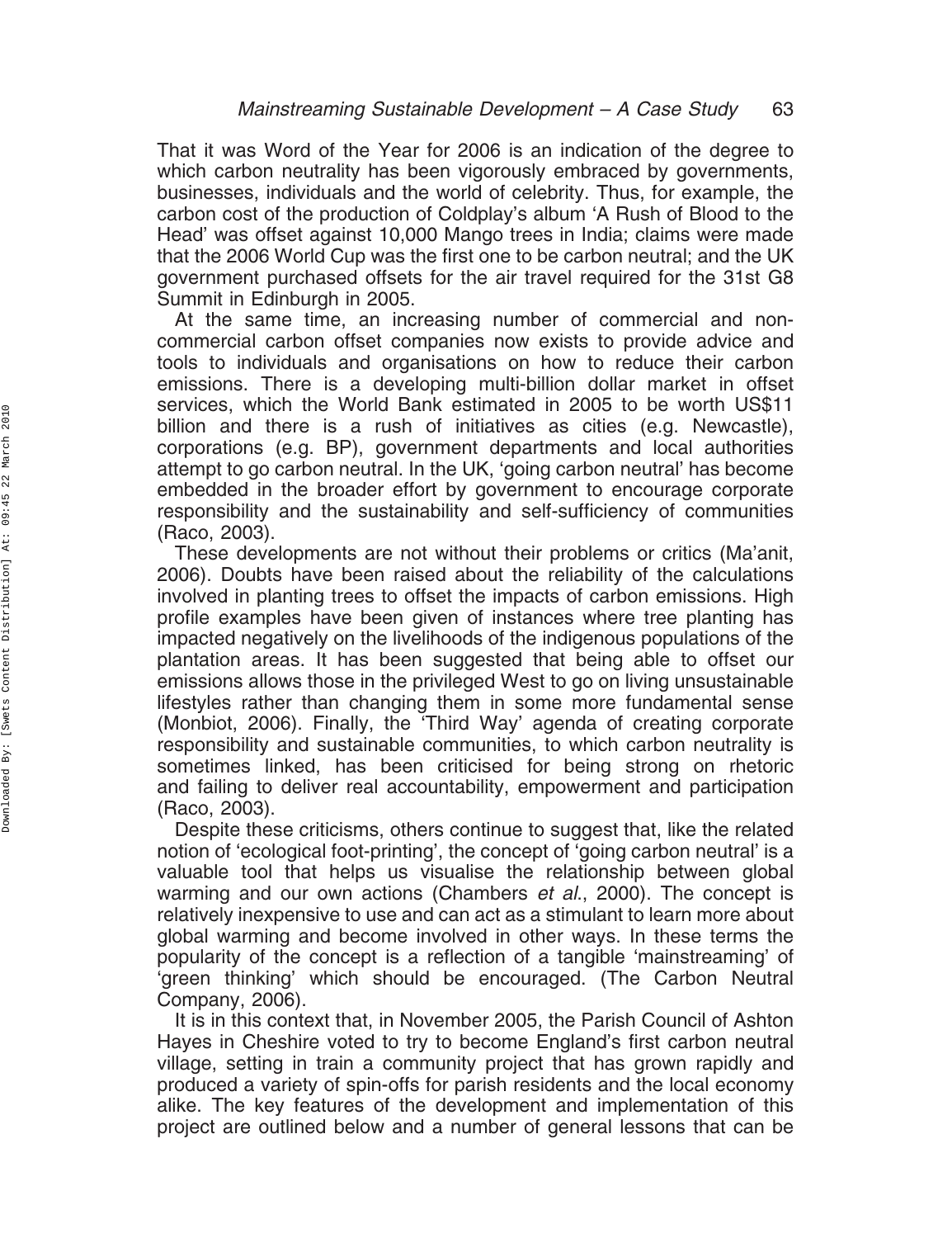## 64 Roy Alexander et al.

learned from this process are identified. The paper then goes on to give some consideration to the results of an evaluation of the initial impact of the initiative.

# Project Development and Implementation

The idea of encouraging the village of Ashton Hayes to attempt to go carbon neutral was developed by village resident Garry Charnock. Having discussed its feasibility with Dr Roy Alexander, who agreed to seek the support of the University of Chester, he took a proposal to Ashton Hayes Parish Council in November 2005. The Parish Council voted to support the proposal on the condition that Garry fill a vacancy by becoming a co-opted member, and that an event be held to put the proposal before village residents. This event became the formal launch of the project on 26 January, 2006. The lead-up to the launch was carefully planned with staged awareness-raising by means of newsletters, signs and banners, and press releases. Support was obtained from local businesses to sponsor banners, display boards, and English sparkling wine – arguably one of the benefits to the UK of global warming. The result was a high profile event that was covered by local press, regional television and the BBC World Service. This provided considerable 'free' exposure for the sponsors (Figure 1).

The launch event focused on setting the context for the project, providing practical advice on energy saving measures and outlining the planned steps in the process of attempting to become carbon neutral. Context was set at the national, regional and local levels by means of a short DVD film, Tomorrow's Climate Today's Challenge (DEFRA, 2005), and speakers



Figure 1. A large number of businesses and organisations support the project and business donations have exceeded £13,000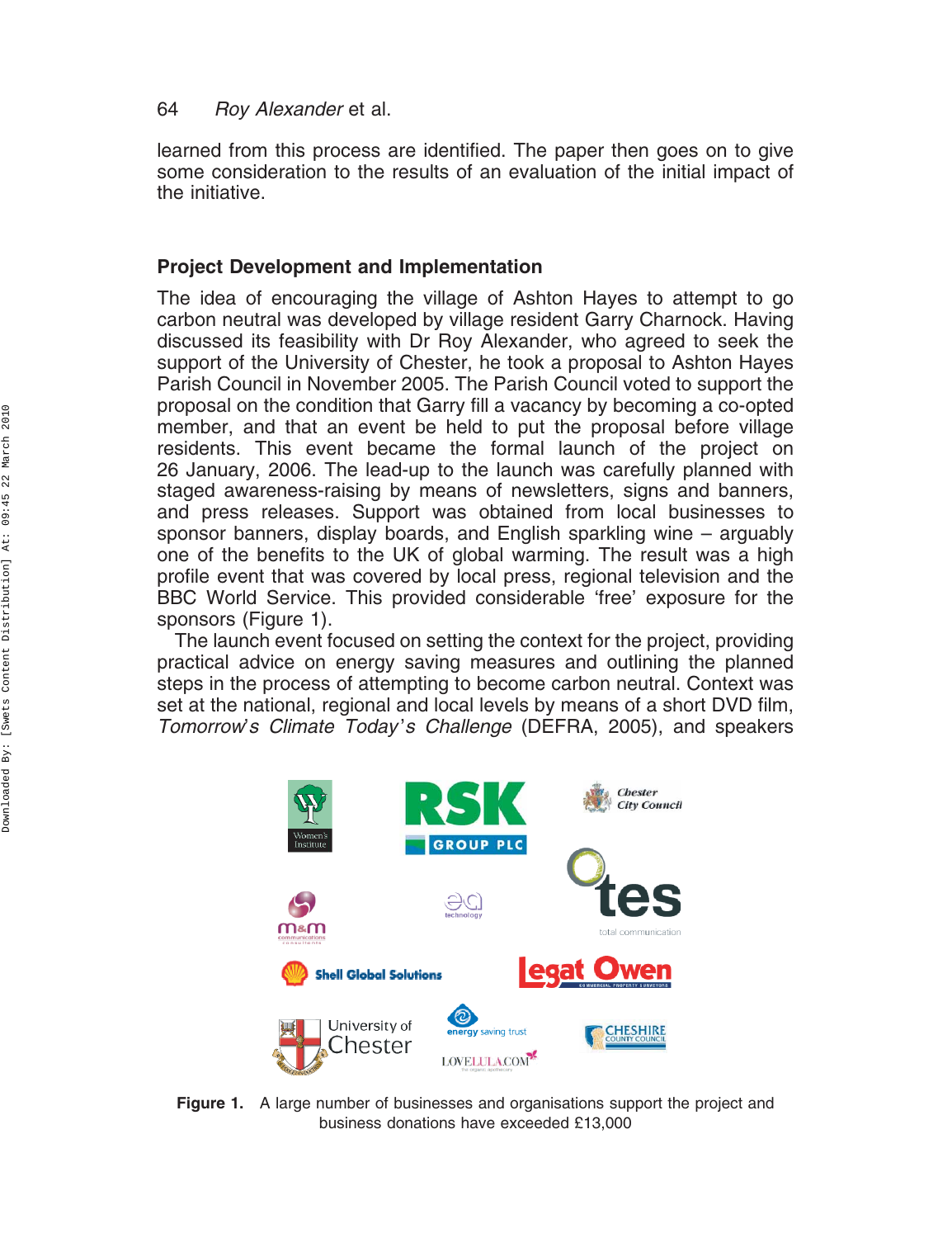from the County, City and Parish councils. Practical advice was dispensed by means of an exhibition featuring stalls from both the public (Chester City Council, EPPlus) and private (SolarTwin, RSK ENSR, etc) sectors. An outline of the planned steps was presented by Roy Alexander who confirmed that the University of Chester would make a five-year commitment to supporting the project. He explained the information that would be required in order to calculate a carbon budget and the steps by which this would be gathered, focusing on the survey of households to be carried out by a group of students from the University of Chester. Such was the popularity of the event that the presentations had to be repeated.

Following the successful launch it was critical to maintain impetus and this was achieved through the circulation of newsletters and regular updates to the website. Shortly afterwards, the project organizers, Garry Charnock and Roy Alexander, made a successful application to DEFRA's Climate Challenge Fund to support communication to a wider audience. This resulted in an award of £26,500 over two years, bringing total project revenues to more than £37,000 within six months of inception and a further considerable sum of 'in-kind' support from businesses and the University of Chester. Thus, at an early stage, strong synergies were developed with local businesses who saw association with this community-led, topical and 'worthy' cause as an opportunity to fulfil corporate social responsibility obligations and expectations, at the same time as gaining 'free' media exposure. The project leaders have responded positively to invitations to present the project at many local, regional and national events (now an obligation of the DEFRA award) and there has been continuing media interest, resulting in significant exposure of corporate logos.

At this stage, the project has considerable momentum. The anniversary of the launch was celebrated with an event in the primary school in January 2007, at which a new video about the project, produced as part of the DEFRA Climate Challenge activities, was premiered. In April 2007 the project will convene the first national grass roots conference (again, sponsored by the DEFRA Climate Challenge fund) for UK communities on the topic of going carbon neutral. The conference will be held at the University of Chester and will be followed by a visit to the village to see examples of actions along a 'village trail' and to attend a party. The event is coordinated entirely by project volunteers and involves input from a large number of residents who are all keen to demonstrate what has been achieved and to play host to delegates from the across the country.

Reflecting upon the reasons for the successful implementation of this project, five things seemed central. First, the project was community led, both in the initiation of the idea and the high degree of community involvement as this idea began to take form in practice. Second, considerable effort was made after the initial launch of the scheme, (media coverage, the development of the website, www.goingcarbonneutral.co.uk, etc) to maintain the project's early momentum. Third, the initiative was driven from the start by a diverse multi-agency partnership of villagers, business, The University of Chester and local government.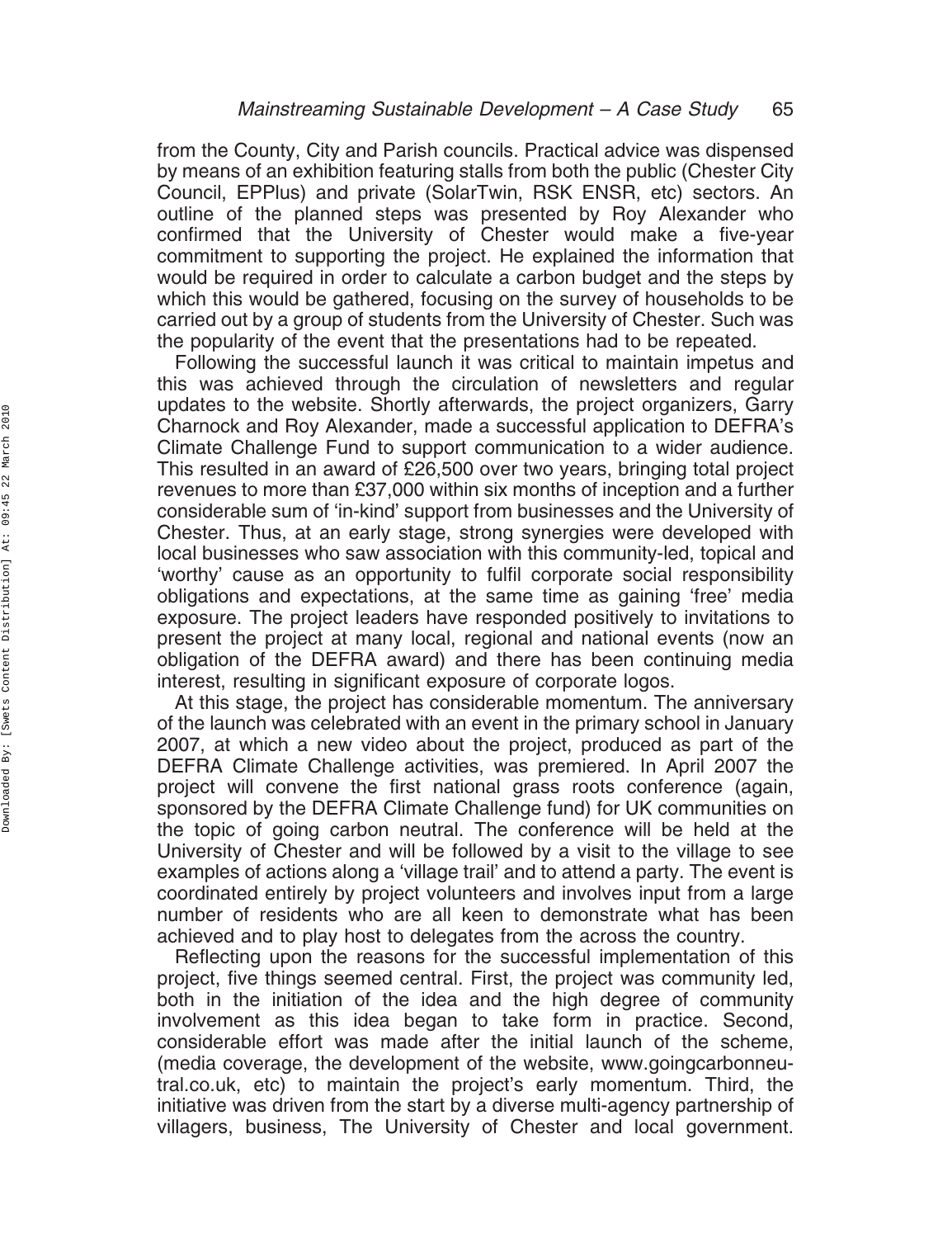#### 66 Roy Alexander et al.

Fourth, the participation of the local primary school ensured considerable interest among local children and, through them, their parents and wider family members. Finally, the key role a small number of highly motivated individuals played in driving the project forward should not be underestimated and this is a key issue in terms of the future sustainability of the project.

# Evaluation

The impacts of the Ashton Hayes project are the focus of a four-year evaluation that begins in the summer of 2007. This will consist of two parts: a quantitative study of the actions taken by residents since May 2006 and of the carbon reductions achieved through the implementation of these actions, and a qualitative study of participation, which will aim to assess the degree to which the project has diffused through the community and the barriers that remain.

In developing this evaluation methodology we have attempted to locate the concept of carbon neutrality within the wider notion of sustainable development within which it is embedded.

Two things are clear from the literature on sustainable development: it is multi-dimensional and it has considerable moral and ethical implications.

Thus, Maxwell & Cannell (2000) define sustainable development as where 'a balance is struck between the achievement of environmental and social objectives, and the drive for wealth creation and economic competitiveness'. This definition emphasizes both the connections between things (e.g. between our actions and the fortunes of other people, organisms, ecosystems etc) and the need to find a balance between ecological, economic and social concerns. More vividly, O'Riordan (2000) defines sustainable development as 'the bonding of people to the planet in a placenta of care, equity, justice and progress'. This definition brings out the moral and ethical force of the concept and emphasizes the right of other people (in the present and future), and organisms, to a decent life within the limits of available resources.

Informed by these ideas, the evaluation of the Ashton Hayes project is being pursued along three dimensions; its environmental impacts, its economic impacts and its social impacts. Within the latter we are seeking to explore both the degree and nature of ongoing community engagement with the project as well as equality of participation and benefits. This evaluation is at an early stage but it is already possible to make a number of useful points.

# Environmental Impacts

Carbon neutrality, by definition, is concerned with measuring the environmental impact of human actions, and over time we hope to be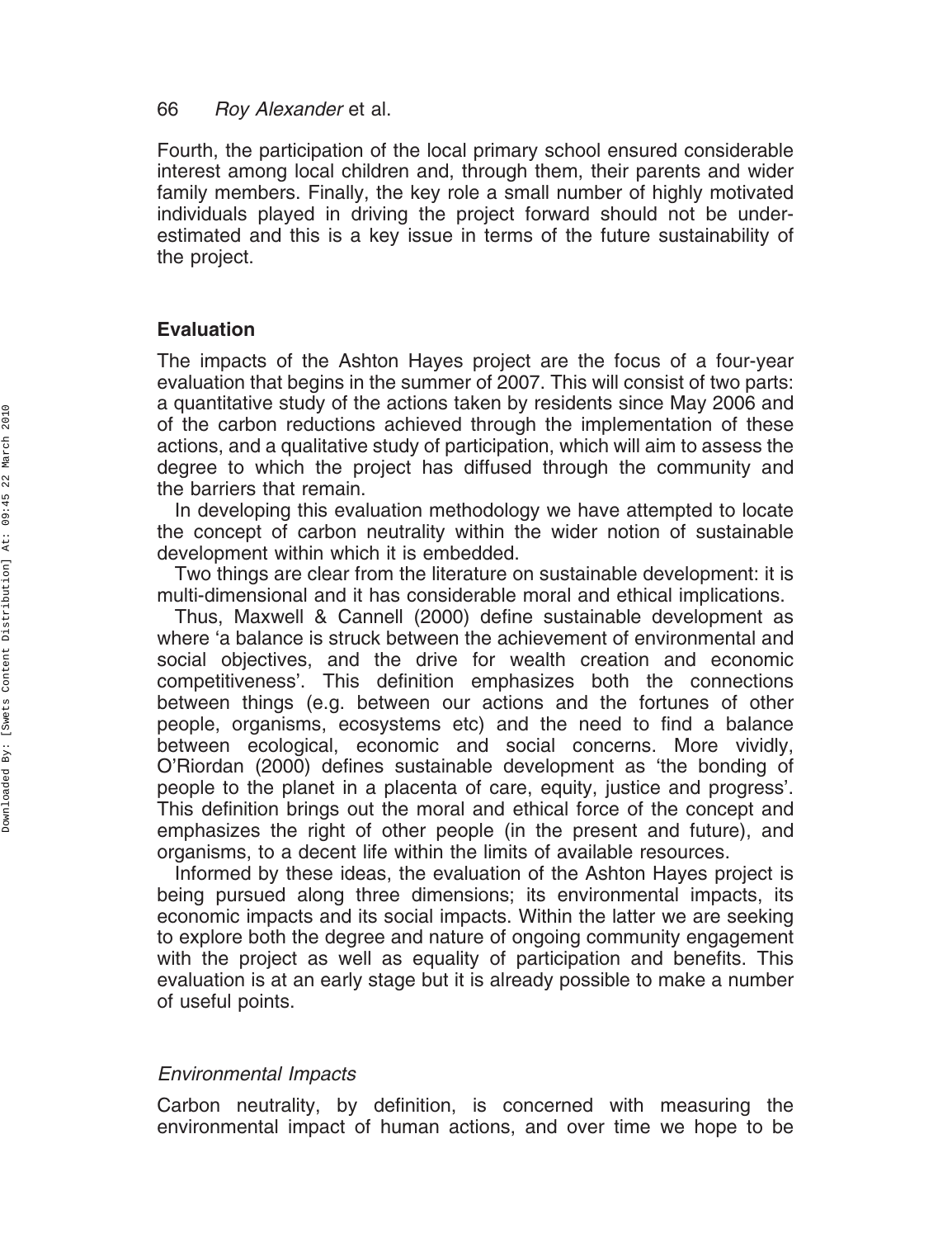able to evaluate clearly the extent to which the Ashton Hayes project has reduced these impacts.

To this end, in spring of 2006, baseline surveys were initiated to measure the carbon footprint of the village. In consultation with the CRed team at the University of East Anglia (www.cred-uk.org) and using a variety of web sources (Energy Saving Trust, www.est.org.uk, DEFRA, www. defra.gov.uk/environment/climatechange/index.htm) a survey instrument was developed that contained questions on age and structure of property, insulation characteristics, household energy use, travel mode and transport use. The survey was administered by group of level 2 (second year) undergraduates from the University of Chester as part of a Work-Based Learning module. The students worked for Ashton Hayes Parish Council under the supervision of Garry Charnock and Roy Alexander and were provided with a local base in the village doctors' surgery. The first phase of the survey was conducted face-to-face and then questionnaires were posted through the letterboxes of houses where no contact had been made, with a request that they be returned to the local base. The two methods together yielded 167 completed questionnaires representing some 45 percent of village households.

Analysis of the results revealed that 95 percent of households surveyed had less than the Energy Saving Trust's recommended thickness of loft insulation (270 mm) and more than 75 per cent used a car on a daily basis, the most common situation in the village being a household with two residents and two cars. The data collected were also used to calculate a carbon footprint for each household by means of a bespoke carbon calculator (developed using standard information sources). The results (Figure 2) show a wide variation of values for detached houses but a more consistent range for other house types. Average values per house type were multiplied by the number of houses of each type within the village, to calculate the total carbon footprint for the village; a figure of 4766 tonnes per annum (Table 1).

The information gathered from each household was used to compile a bespoke table of recommended actions by which each could reduce its carbon footprint. These were categorized into short term/low cost, medium term/medium cost and long term/high cost options and were cross-referenced to further sources of information. The tables, together with the individual household carbon footprint and a letter explaining the overall outcomes of the survey, formed the feedback, which was delivered to each participating household within two months of survey completion.

Thus, an initial effort has been made to measure the village's domestic carbon footprint, and the steps by which this can be reduced have been identified and disseminated. The next task is to begin to evaluate, in the summer of 2007, the extent to which villagers have acted upon these recommendations.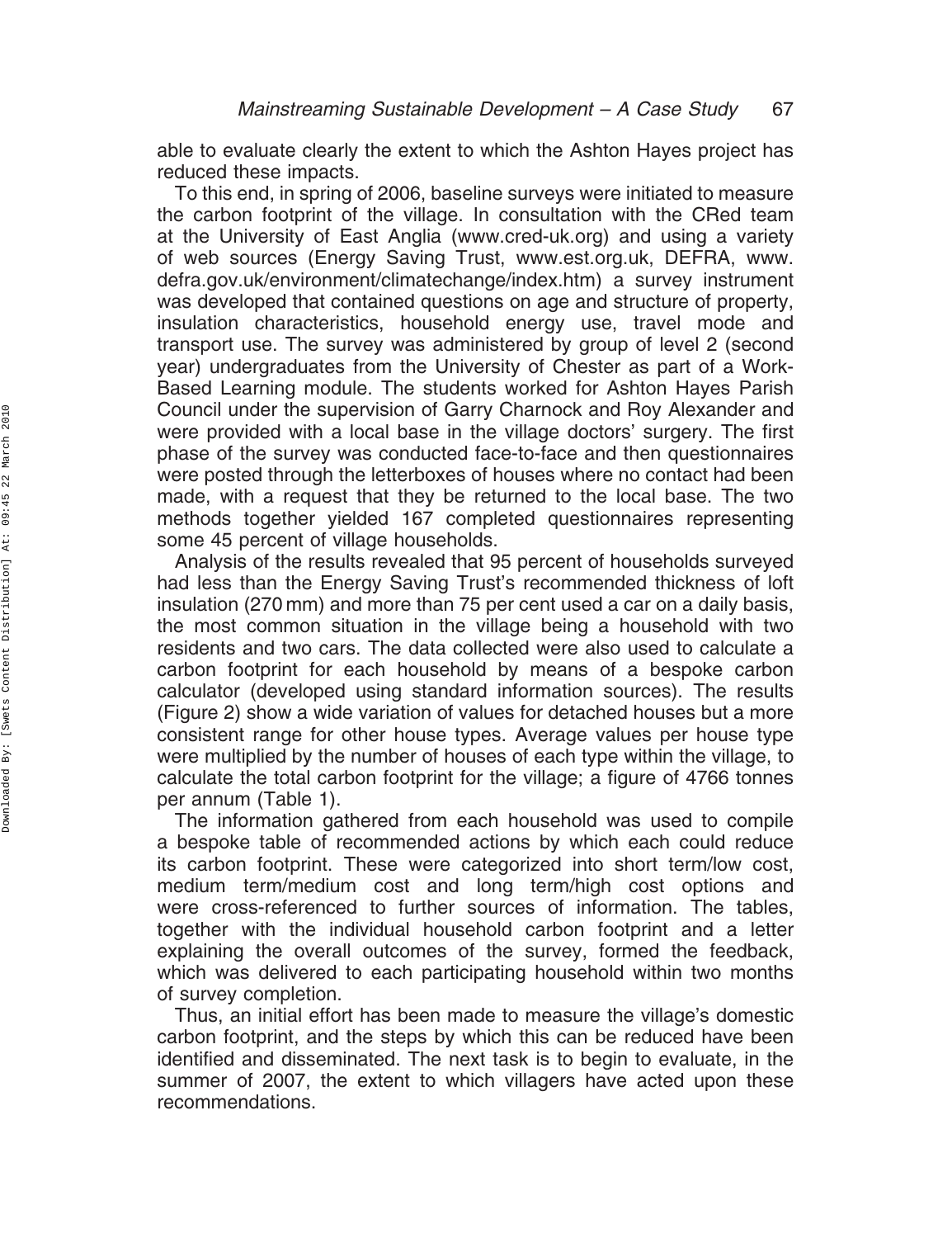

Figure 2. Box plot showing carbon footprint by house type for Ashton Hayes. Numbers within diagram are house reference codes

|  | <b>Table 1.</b> Average Carbon footprint (tonnes $CO_2$ /year) by house type and total domestic |  |                                                            |  |  |  |  |
|--|-------------------------------------------------------------------------------------------------|--|------------------------------------------------------------|--|--|--|--|
|  |                                                                                                 |  | carbon footprint for the village of Ashton Hayes, Cheshire |  |  |  |  |

| House Type             |                                      | Average Carbon Footprint Number of Houses in the Village |
|------------------------|--------------------------------------|----------------------------------------------------------|
| Detached Bungalow      | 7.72                                 | 155                                                      |
| Detached House         | 21.72                                | 108                                                      |
| Semi-Detached House    | 12.94                                | 38                                                       |
| Semi-Detached Bungalow | 8.10                                 | 22                                                       |
| End-Terrace House      | 18.83                                | 22                                                       |
| Mid-Terrace House      | 7.10                                 | 19                                                       |
|                        | Total (tonnes CO <sub>2</sub> /year) | 4765.76                                                  |

## Economic Impacts

For Pearce (1993) sustainable economic development 'is continuously rising, or at least non-declining, consumption per capita, or GNP, or whatever the agreed indicator of development is'. This level of consumption needs to be achieved in such a way that it does not run down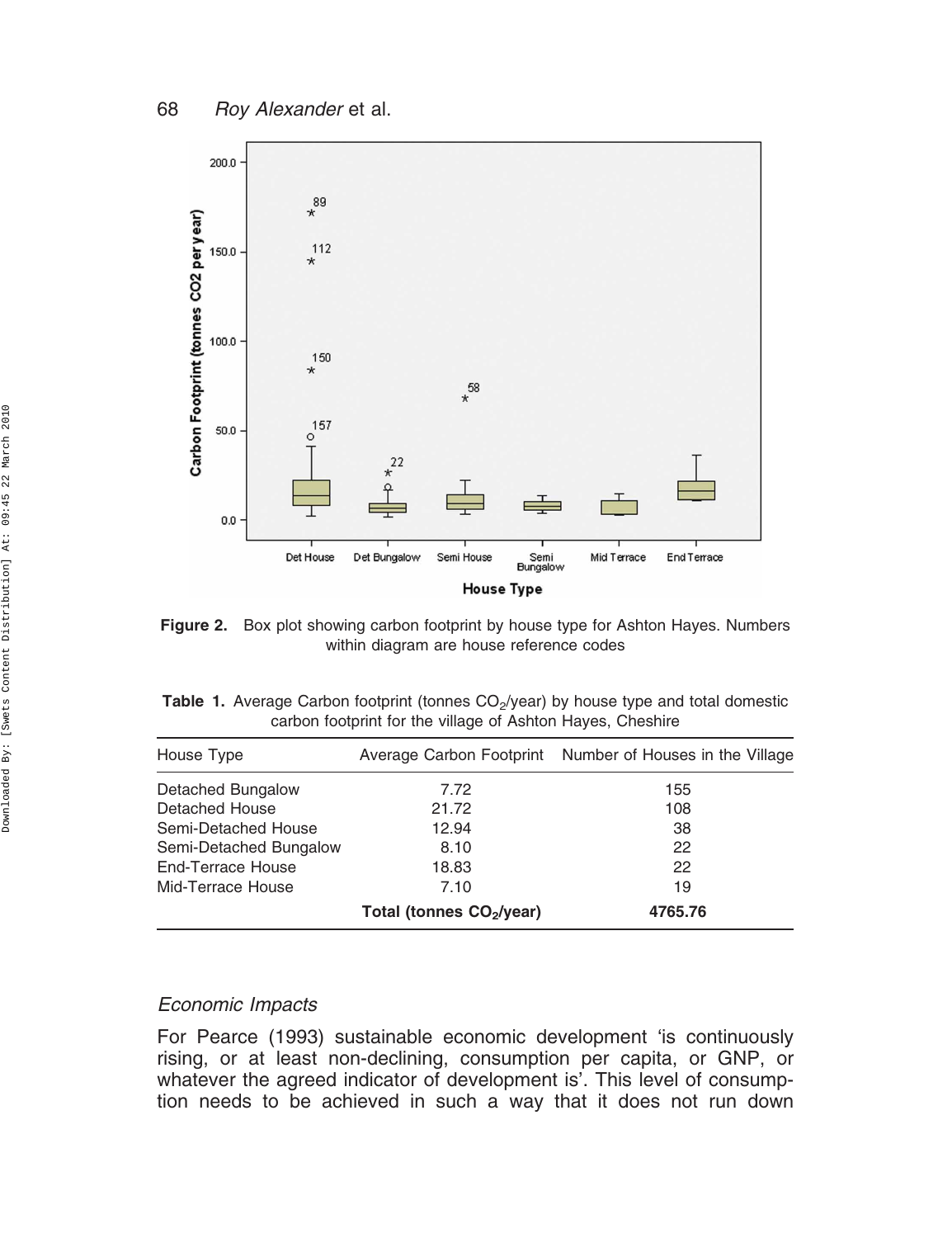the overall capital stock of a community, where this capital stock includes 'man-made capital, human capital and natural capital'.

An initial measurement of the economic impact of the Ashton Hayes project has been attempted as part of the household survey and this has been supplemented by a qualitative survey of the business sponsors involved in the initiative. At this initial stage, two types of economic benefits can be identified.

Potential for local suppliers. The results of the household survey show considerable opportunities for village residents to reduce their energy bills both through increased insulation and the installation of low carbon technologies. Feedback letters to households included more than 150 instances where energy saving light bulbs and loft or water pipe insulation were recommended. Moderate to high uptake of such low cost measures might be expected, providing opportunities for local retailers and installers. The uptake of higher cost measures, such as wind turbines and solar thermal panels, is likely to be lower but three households have installed the latter since the project launch and a local installation company is offering free surveys to village households, and a contribution to the project of £100 for every installation.

Direct benefits to sponsoring businesses. In an effort to pursue these issues further, a qualitative survey of four business sponsors was carried out in November 2006. When asked to identify what motivated their sponsorship of the project, all cited community support and their local base (having started in, being based in or having several employees living in, the village) as key factors. They also referred to staff satisfaction, pointing to their employees' concerns about climate change (top of the concerns in an employee poll conducted by one business) along with demonstration of their commitment to customers and stakeholders on tackling the major issue of climate change.

In terms of economic benefits, respondents cited most frequently the contacts that the project has brought. Two local companies have developed close links with one another as a result of their involvement. They recognized the complementarity of expertise in their two organisations and have gained significant financial benefits through partnership. Company A has achieved increased success in winning contracts through competitive tender as a result of Company B supporting their brand and communications. In return, Company B has gained valuable consultancy income. Networking with other companies and also with the University of Chester, has brought additional benefits, which show strong future potential for the development of Knowledge Transfer Partnerships. Another benefit of closer business–university links has involved direct sourcing of graduate employees without the need for agency fees, saving one company an estimated £5000. Respondents also cited the benefits of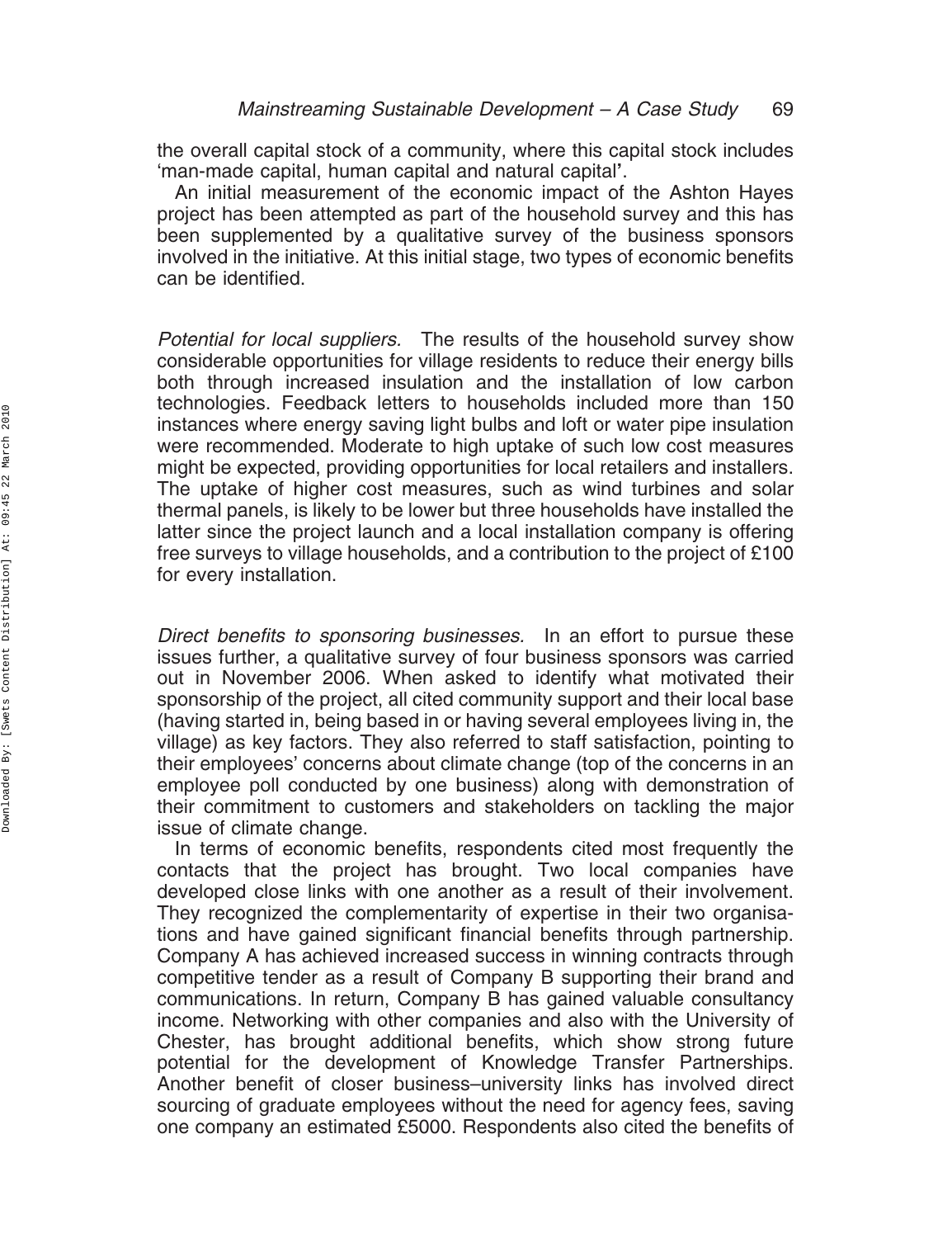# 70 Rov Alexander et al.

their enhanced reputation with existing clients, and straightforward economic gains in terms of reduced energy bills due, for instance, to the installation of low energy bulbs.

The landlord of the village pub (the Golden Lion) has made a strong commitment to the project and has declared his aim to become England's first carbon neutral pub. As a tenant landlord, he sees energy costs as his biggest overhead and puts energy saving as a 'make or break issue' for his and other pubs. Through the project, he has been given free advice on energy saving by architects and Cheshire County Council, and he is working with a local company, EA Technology, to develop the ideas with the assistance of one of the project volunteers. The landlord's declaration to go carbon neutral has resulted in coverage in the Liverpool Echo and the Morning Advertiser (national pub newspaper) and he reports that more customers and other pubs are noticing him and coming to visit. The pub's owners, Punch Taverns, have written to express support and their press office keeps in regular contact. The Golden Lion has won new catering work for 2007 because of the landlord's support, and assistance in sourcing local produce is being provided along with suggestions on how to attract customers with new menus.

Thus, it is possible to describe a number of the direct economic impacts of the Ashton Hayes project. It is not so easy, however, to be sure that these impacts accrue in a way that is line with sustainable notions of economic development. A fuller evaluation would involve some consideration of the economic multiplier effects set in motion by the project, how these play out in localities outside the immediate geographic boundaries of the community and, ultimately, whether these unfold in sustainable ways. Such an evaluation is beyond the immediate scope of the project but one goal is to calculate the 'ecological footprint' of the village in a more sophisticated manner at some future date (Wackernagel & Rees, 1996).

## Social Impacts

Community participation. If a community is to be truly sustainable, socially as well as economically and environmentally, then its members need to be directly involved in making the decisions that shape its future (Dresner, 2002). Thus, consideration of the degree of community participation in this project is an important aspect of the evaluation process. Arnstein (1969) usefully identified eight rungs on her ladder of citizen participation, ranging from manipulation on the bottom rung via placation in the middle through rungs 6, 7 and 8 (partnership, delegated power and citizen control), which amount to 'increasing degrees of decision making clout'. A key question for this evaluation is therefore where on this ladder we should locate the Ashton Hayes project. A full consideration of this issue is beyond the scope of this paper but at this stage a number of useful points can be made.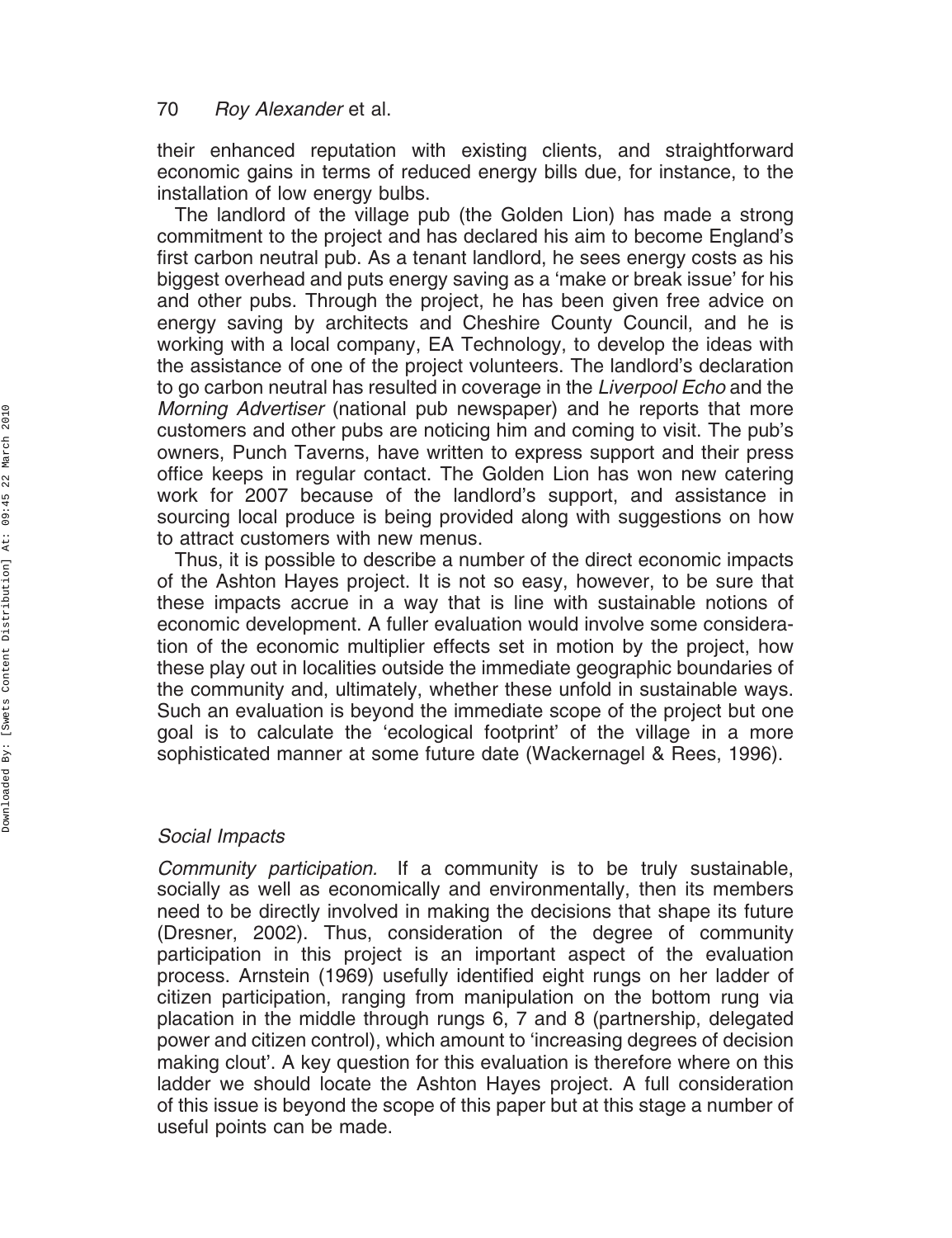Even in a village with an already well-developed sense of community, the degree of participation in the project was considerable. The project launch attracted 400 people (around 75 per cent of adults in the village) and 45 per cent of the population of the village participated in the survey.

It is clear that, from the inception of the project, community members have retained considerable control over decision-making and resources. The implementation of the project was driven by residents within the village, and the ongoing running of the initiative operates under the auspices of Ashton Hayes Parish Council. Parish Councils are one of the three tiers of elected local government within the county of Cheshire where Ashton Hayes is located. Cheshire County Council has responsibility for, among other things, education and social services. Six District Councils have responsibility for housing, the collection of the Council Tax and refuse collection and 209 Parish Councils (sometimes called Town Councils) have responsibility for village halls and community services. Ashton Hayes Parish Council is made up of elected councillors who can serve for a maximum of four years before seeking re-election. Only those living or working in Ashton Hayes can stand for election and vote in parish council elections. Thus, while the success of the project has attracted the interest of a range of external agencies the control of the project remains with the community.

There is also evidence that the project has empowered the community in its dealings with various external agencies. Planning permission has been obtained for the installation of a wind turbine and wall-mounted solar thermal panel for the village primary school, both of which were donated and which will give a high-profile to these technologies, possibly leading to greater uptake by householders. In response to lobbying by the project team, Cheshire County Council has earmarked funds to install 400 m of footpath, providing safe pedestrian access to the railway station in the next village. The lack of such a facility was identified by a large number of survey respondents as a key obstacle to the increased use of public transport, and thus its provision might be expected to result in increased passenger numbers and hence revenues for the rail operator, as well as further carbon savings for the village.

We would argue that these examples are evidence that the carbon neutral project has enhanced the capacity of the Ashton Hayes community for self-management and self-reliance. Clearly, to be truly sustainable these structures need to have a permanence that allows them to continue into the future, and the extent to which this is the case we hope will be picked up in our follow up evaluation in summer 2007. Early indications are positive, as evidenced by the high response to a recent appeal by the project leaders for volunteers to help with the burgeoning level of activity the project is generating (Figure 3).

Twenty villagers have offered to become members of five working groups set up to deal with the development and day to day running of the initiative. One of these involves the establishment of 'Carbon Clinics',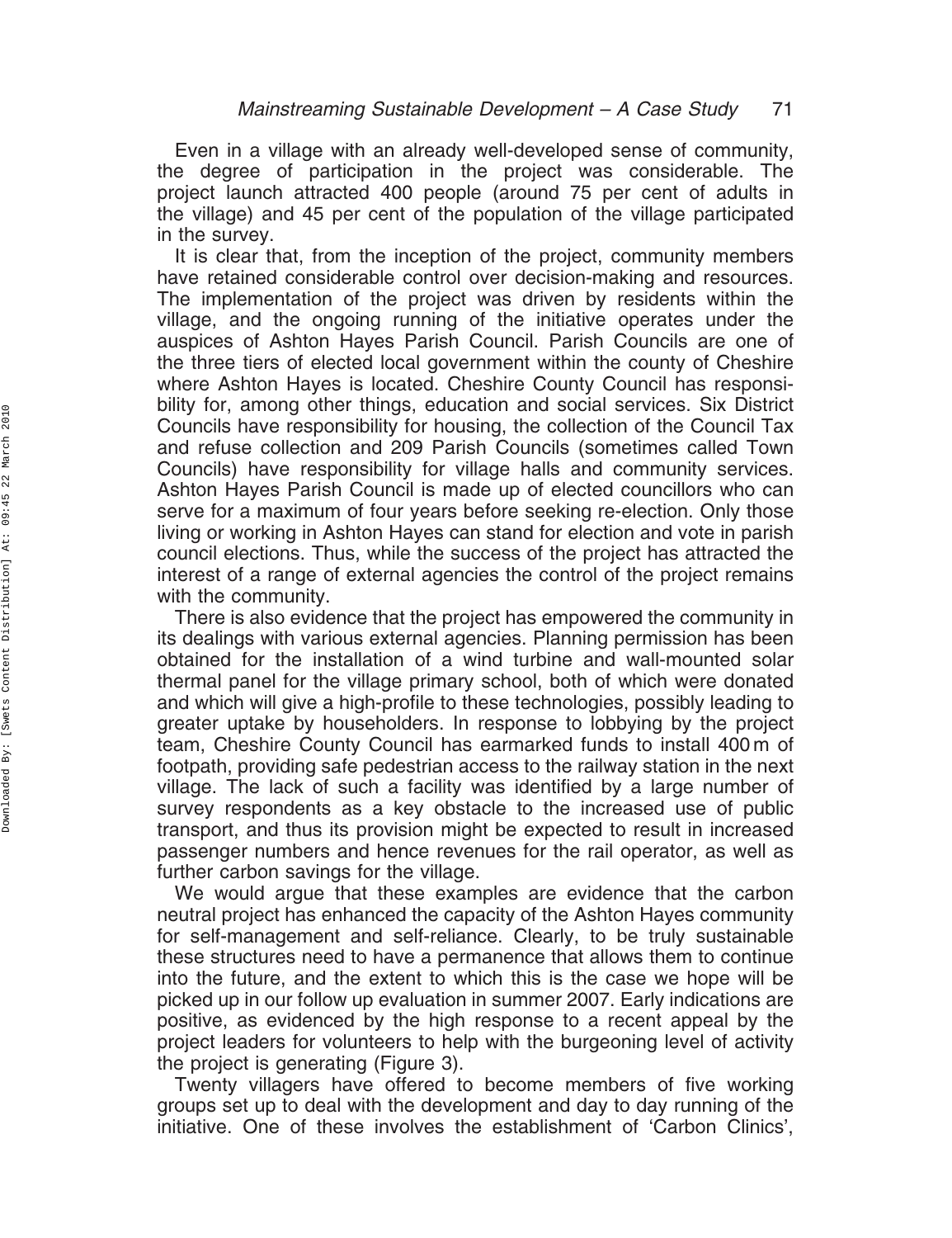

- **Our aims are two-fold**
	- − **To help Ashton Hayes become carbon neutral**
	- − **To share our experiences and inspire others**
- **We see this as a journey towards carbon neutrality and do not know when we will get there**
- **It is a non-political 'grass roots' project**
- **We are a non-confrontational group**
- **We recognise human activity is contributing to major climate change but we do not apportion blame or point the finger at anyone**
- **We welcome everyone to join in and support our aims**
- **We do not focus on the threats of climate change, more on the benefits of taking action**

Figure 3. The rules by which the project operates

where residents can obtain and exchange advice and information on a variety of topics, from switching to a green energy tariff to the pros and cons of installing a condensing boiler. The clinics take place in the convivial surroundings of the village pub or are linked to other social events such as coffee mornings.

Equality of participation and benefits. Finally, central to the idea of a sustainable community is the notion of the equal rights of community members (in the present and the future) to participation in that community. Evidence shows that participation in environmental groups and initiatives is not equally distributed but varies in relation to factors such as socioeconomic class, gender and age. Urry (1995), for example, has suggested that 'concern for the environment appears to be most marked amongst those with non-manual occupations, and especially those doing professional-managerial work'. Thus, a consideration of the socio-economic background of those who have participated in the scheme is an important element of the ongoing evaluation of the project.

In an attempt to get an early sense of whether this is borne out in the Ashton Hayes project, we used house price as an indicator of socioeconomic status, and found rates of participation in the household survey were highest (55 per cent) in those parts of the village where houses were most expensive, and lowest (36 per cent), although still good, where houses were least expensive.

This is a crude measure of socio-economic class and its relationship with participation but it may nevertheless flag up an important issue that will be explored further in later stages of the evaluation process.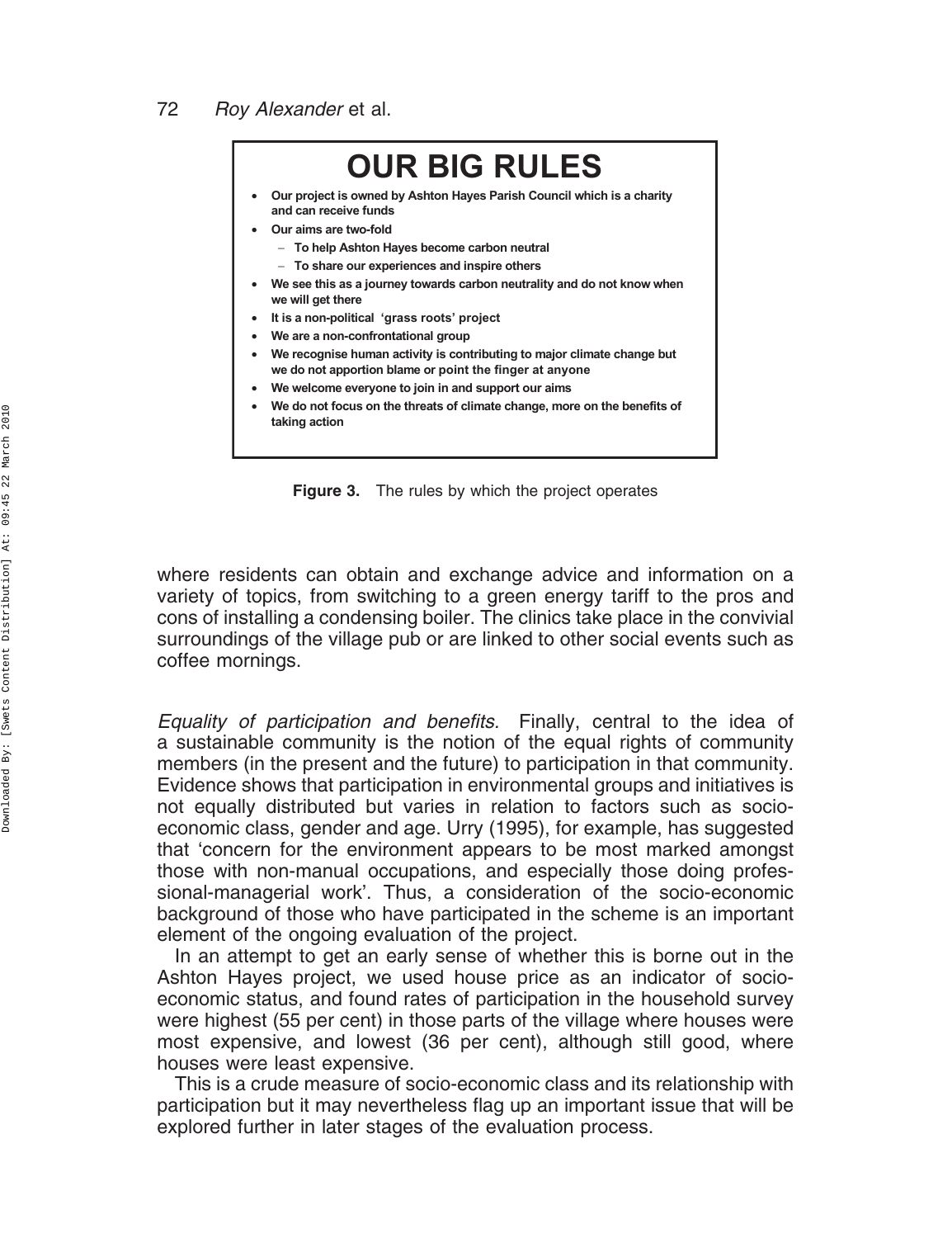#### **Conclusions**

The results of the initial evaluation indicate that the project has been successful in engaging the local community, in generating real and latent economic gains and in establishing the basis for a significant reduction in the environmental footprint of the community, much of which, admittedly, has yet to be realized.

Reflecting on some of the reasons for this initial success it is clear that this was, firstly, because of the hard work of a small number of very committed volunteers who ensured the sponsorship, high media profile and healthy levels of community participation that were a feature of the project's launch and implementation. Recent research has confirmed that this reliance on a small number of multi-tasking individuals is a common feature of community participation at the parish council level. Steel et al. (2006) suggest that 'most people are attracted to short-term action based roles rather than sustained participation in neighbourhood governance structures'. Clearly a key challenge for the community of Ashton Hayes remains how to make the transition successfully from the initial excitement of involvement in the project to sustainable forms of participation.

Secondly, it is also clear that the success of the project in part derives from the way its aims have dovetailed with wider political agendas. Third Way politics consistently expresses concern both over climate change and the active role that business and local communities should have in doing something about it. This has been characterized as 'a new localism' in which the 'mobilisation of active communities' is a central element (Raco, 2003). In some ways this project is a good example of the sort of multiagency partnership between central and local government, business and community that New Labour is trying to encourage (Edwards et al., 2003). This 'responsibilisation' of community is not without its critics, however. Peck & Tickell (2002) suggest it is really about central government adjusting the expectations of communities over what central government can deliver. In effect, government is not responsible for doing something about climate change – you, the community, are. Other critics have suggested that it amounts to communities acting as the 'rowers' (implementing policy) for the 'steerers' (creating policy) of central government, rather than real community empowerment (Crawford, 1998, p. 252).

The long term sustainability of the Ashton Hayes Going Carbon Neutral project will depend, like many community-led initiatives, on whether its aims continue to mesh with those of wider political agendas and, if so, whether these agendas have the will to deliver the resources and opportunities necessary for genuine community engagement.

#### Acknowledgements

The authors wish to thank Garry Charnock and other members of the Ashton Hayes community for support and assistance in the compilation of this article. We are also grateful to two anonymous referees for helpful comments